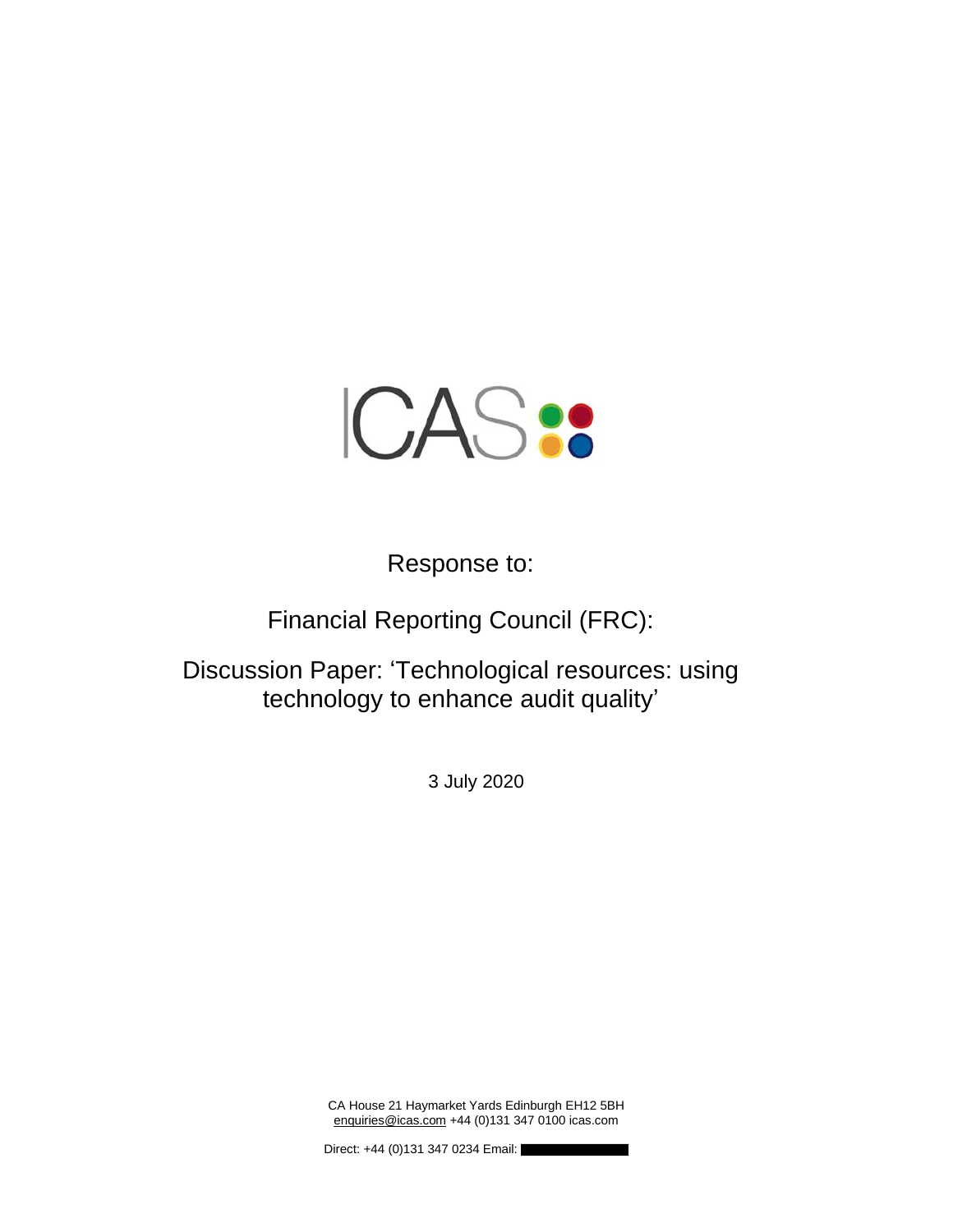# **Background**

ICAS is a professional body for more than 22,000 world class business men and women who work in the UK and in more than 100 countries around the world. Our members have all achieved the internationally recognised and respected CA qualification (Chartered Accountant). We are an educator, examiner, regulator, and thought leader.

Almost two thirds of our working membership work in business; many leading some of the UK's and the world's great companies. The others work in accountancy practices ranging from the Big Four in the City to the small practitioner in rural areas of the country.

We currently have around 3,000 students striving to become the next generation of CAs under the tutelage of our expert staff and members. We regulate our members and their firms. We represent our members on a wide range of issues in accountancy, finance and business and seek to influence policy in the UK and globally, always acting in the public interest.

ICAS was created by Royal Charter in 1854. The ICAS Charter requires us to act primarily in the public interest, and our responses to consultations are therefore intended to place the public interest first. Our Charter also requires us to represent our members' views and to protect their interests, but in the rare cases where these are at odds with the public interest, it is the public interest which must be paramount.

Any enquiries should be addressed to James E Barbour, ICAS, Director, Policy Leadership.

#### **General comments**

ICAS welcomes the publication of the recent Financial Reporting Council (FRC) Audit Quality Review (AQR) Thematic paper, "The use of technology in the audit of financial statements", and this related discussion paper. As the FRC recognises, it is important that this is an area that is closely monitored as the use of technological tools on an audit starts to evolve.

# **Specific comments**

### **Question 1: Do you agree that the increasing use of technological resources, including AI and other advanced tools, enhances the quality of audits, beyond the benefits derived from efficiency gains. If so, what are the indicators of enhanced quality?**

We do believe that the use of AI and other advanced technological tools has the capability of enhancing audit quality, beyond efficiency gains. The indicators will ultimately be a higher quality of audit evidence although the nature of that evidence may evolve. The ability to interrogate large populations of data offers the ability to more effectively identify outliers that require investigation e.g. in key transaction streams such as revenue. As highlighted in the AQR Thematic Paper the ability to utilise predictive analysis in areas such as the valuation of long-term contracts and financial instruments will provide further scope for where technology will enhance audit quality.

# **Question 2: Do you believe that challenger firms are currently at a disadvantage in the use of new technology? If so, what remedies would you suggest?**

There is little doubt that the largest accountancy firms have invested significantly in technology. However, certain types of technological tools are available from third party software providers that allows other firms, should they choose, to utilise such tools on their audits.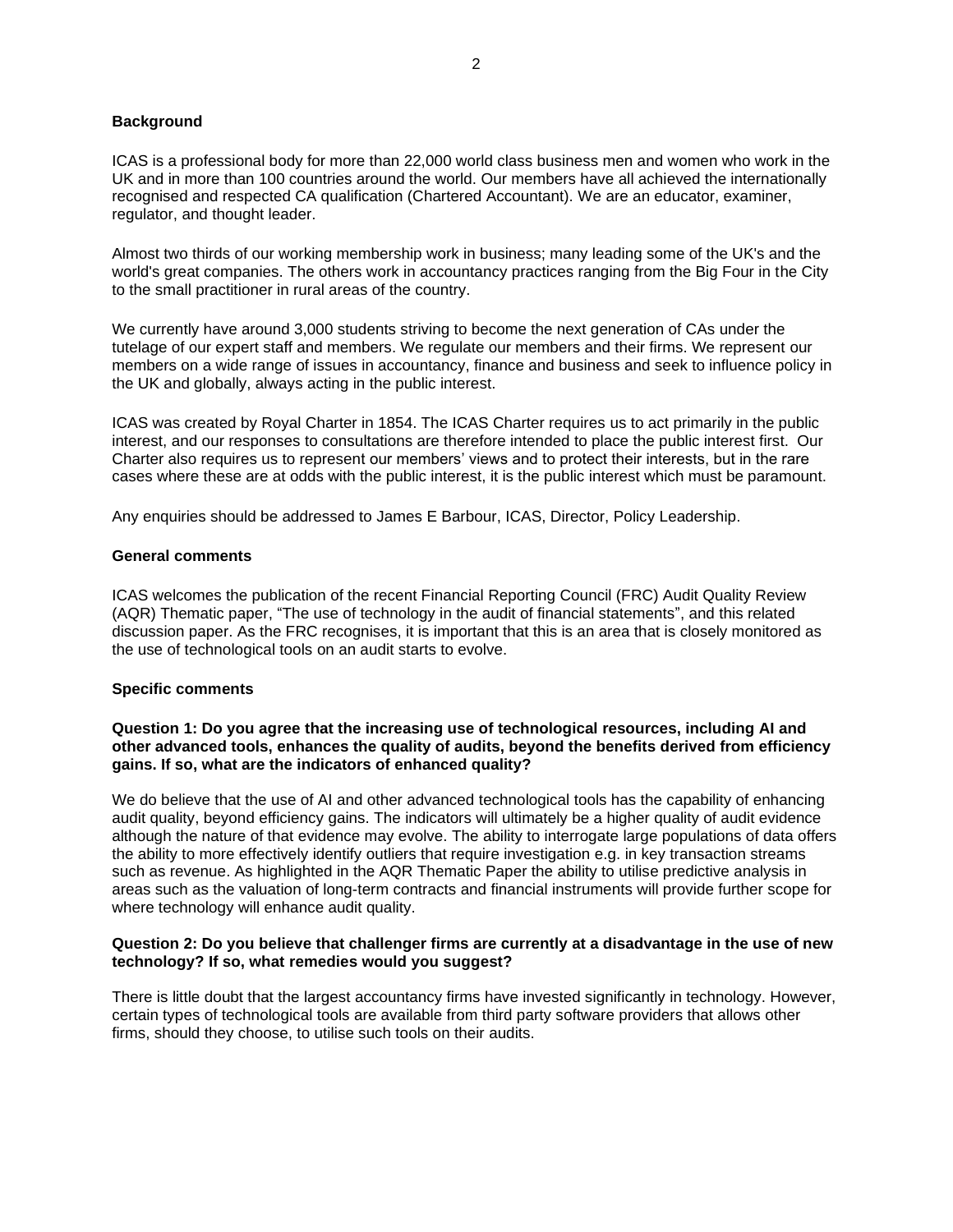### **Question 3: Other than investment, what do you believe are the key challenges auditors face in the increasing utilisation of automated tools and techniques within the audit process? Again, what remedies would you suggest to overcome these challenges?**

As identified in the FRC Thematic paper, one of the key challenges in a number of instances remains the extraction of the data from client's systems. The extent to which this is an issue obviously varies from entity to entity and very much depends on their respective systems. Exploring the introduction of common data standards may be a potential way forward in this respect. Furthermore, auditor buy-in may be an issue if the technology is not developed and rolled out in an appropriate manner. Auditors need to feel engaged in the process and to understand the benefits of the technology in order to best facilitate the tools being fully adopted and utilised.

### **Question 4: Does the current assurance model or the auditing standards represent an obstacle to technological innovation? If yes, then what specific standards, objectives, requirements or guidance cause practitioners particular difficulties?**

Whilst the current standards have not prevented firms from utilising technological innovation, one must question whether the standards as drafted, appropriately take account of such developments. One of the key standards currently under consideration by the IAASB is ISA 500, Audit Evidence. Stakeholders have identified a number of areas where they believe this standard needs to be revised to better reflect developments in audit, including those related to technology. As the FRC notes, the IAASB also recently revised ISA 315, partly to better reflect the increased usage of technological tools by some audit firms.

# **Question 5: Do you believe the current level of training given to auditors – both trainees and experienced staff – is sufficient to allow them to understand and deploy the technological resources being made available?**

We believe that the current level of training being given is generally sufficient. The professional bodies are also making changes to their respective student curriculums to enhance the amount of learning provided in relation to technology related skills.

### **Question 6: What firm-wide controls do you believe are appropriate to ensure that new technology is deployed appropriately and consistently with the requirements of the auditing standards, and provides high quality assurance which the firm can assure and replicate more widely?**

We believe that the deployment of such technology needs to be controlled centrally and subject to rigorous development and piloting before being introduced. An appropriate governance framework is a prerequisite for the effective use of such technology. This should also help to mitigate against some of the ethical risks that may arise. Firms also need to have clear policies on the use of such technology and for receiving feedback on its performance. Those utilising the technology also need to be given appropriate training to ensure that they understand its functionality including any potential limitations, and are aware of where it is suitable for use on an audit.

#### **Question 7: Are you aware of the use of new technologies in analysing and interpreting information provided by auditors – including, for example, auditor's reports? If yes, then do you foresee implications for the form and content of auditor's reports?**

We are aware of such technologies but have no experience of seeing them being applied and the related output. There are obviously potential dangers in such an approach if the audit report was to be considered in isolation to the information being provided by the entity.